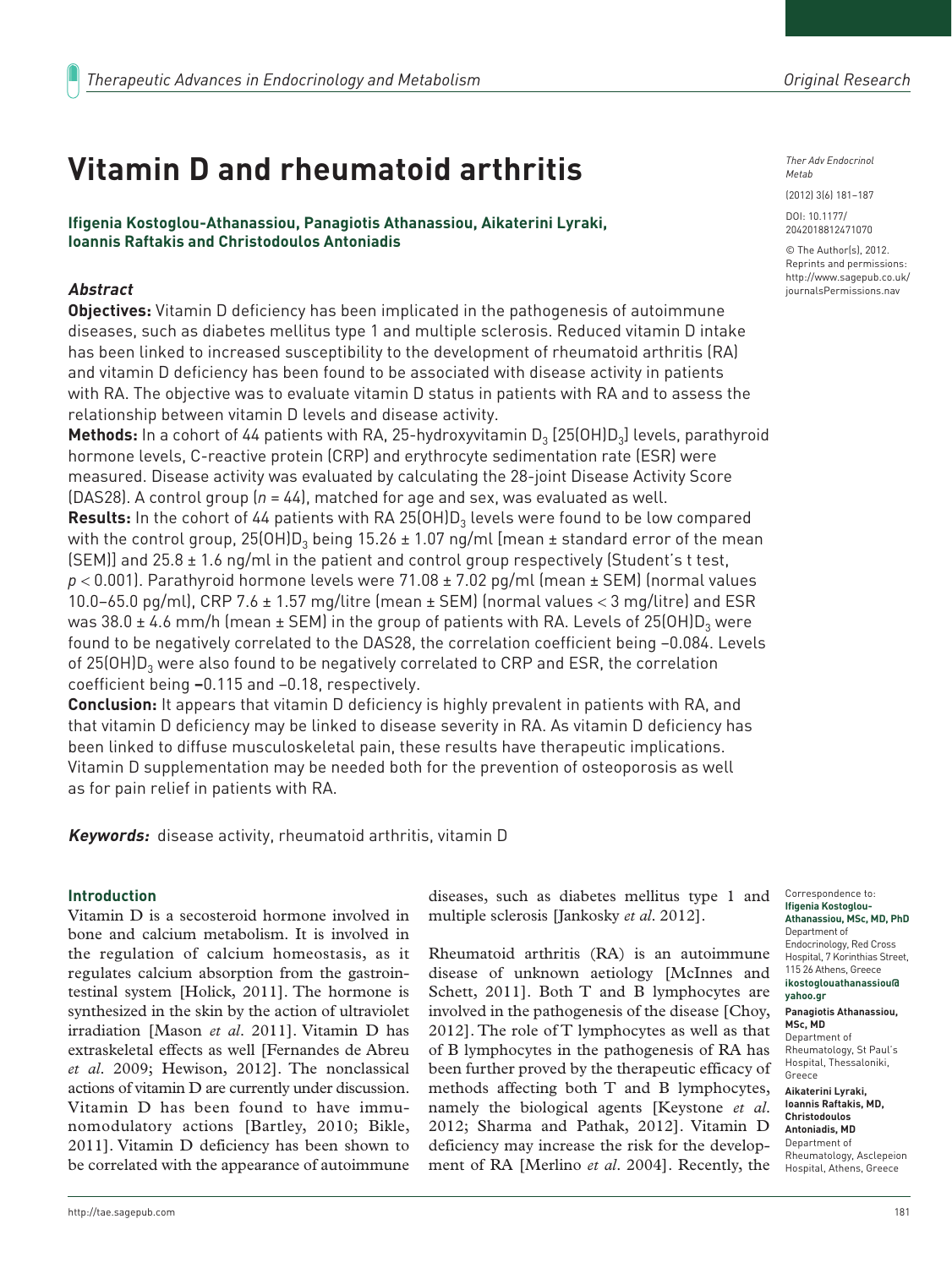role of vitamin D deficiency in the pathogenesis of RA, as well as the relationship between vitamin D deficiency and the activity of RA is discussed [Song *et al*. 2012; Kim *et al*. 2012]. RA is an inflammatory disease characterized by flares and remissions, flares being characterized by pain. Vitamin D deficiency is also known to be associated with diffuse musculoskeletal pain [Hirani, 2012].

The objective of the study was to evaluate the relationship between vitamin D and RA, as well as the relationship between vitamin D and RA disease activity.

## **Methods**

The study cohort consisted of 44 patients with RA. The patients entered the study as they came for evaluation at the Rheumatology Department's outpatient clinic. All patients fulfilled the 2010 American College of Rheumatology/European League Against Rheumatism RA classification criteria [Aletaha *et al*. 2010]. A control group (*n* = 44), matched for age and sex, was evaluated as well. In the cohort of 44 patients with RA, 25-hydroxyvitamin  $D_3$  [25(OH) $D_3$ ] levels, parathyroid hormone levels, C-reactive protein (CRP) and erythrocyte sedimentation rate (ESR) were measured. Disease activity was evaluated by calculating the 28-joint Disease Activity Score (DAS28). Additionally, the Health Assessment Questionnaire (HAQ) index and the visual analogue scale (VAS) pain score were calculated.

 $25(OH)D<sub>3</sub>$  levels were measured by radioimmunoassay using a two-step procedure. The first step involved a rapid extraction of 25(OH)D and other hydroxylated metabolites from serum or plasma with acetonitrile. Following extraction, the treated samples were then assayed by competitive, radioimmunoassay (RIA) using an antibody with specificity to 25OHD. The sample, antibody and tracer were incubated for 90 min at 20–25°C. Phase separation was accomplished after 20 min incubation at 20–25°C with a second antibody precipitating complex. To reduce nonspecific binding, buffer was added after this incubation prior to centrifugation. The final measurement was performed by a gamma counter manufactured by Packard. The sensitivity of the assay was less than 1.6 ng/ml. The recovery was approximately 100% for  $25(OH)D<sub>3</sub>$ . Within and between batch precision was less than 12% and less than 11%, respectively.

Parathyroid hormone was measured by a solid phase two-site immunoradiometric assay, with a sensitivity of 0.7 pg/ml and within assay and between assay coefficient of variation of 7.5% and 6.8% respectively at 5.7 pg/ml.

All patients had a full clinical and laboratory evaluation. The DAS28 score was calculated for all patients. In addition, the HAQ disability index and the VAS pain score were calculated.

Statistical analysis was performed using the statistical package SPSS19. Student's *t*-test was used to compare the patient group with the control group. Regression analysis was performed to analyze the relationship between indices of disease activity and  $25(OH)D<sub>3</sub>$  levels.

## **Results**

In the cohort of 44 patients with RA  $25(OH)D<sub>3</sub>$ levels were found to be low compared with the control group,  $25(OH)D_3$  being  $15.26 \pm 1.07$  ng/ ml [mean ± standard error of the mean (SEM)], range 7.00–44.8 ng/ml and 25.8±1.6 ng/ml, range 6.8–80.0 ng/ml in the patient and control group respectively (Student's *t*-test,  $p < 0.001$ ) (Figure 1).

Parathyroid hormone levels were 71.08 ± 7.02 pg/ml (mean  $\pm$  SEM) (normal values 10.0–65.0 pg/ml), CRP 7.6  $\pm$  1.57 mg/litre (normal values  $<$  3 mg/litre) and ESR 38.0  $\pm$  4.6 mm/h in the group of patients with RA. The DAS28 index was  $4.26 \pm 0.26$  in this group.

Levels of  $25(OH)D_3$  were found to be negatively correlated to the DAS28 score, the correlation coefficient being **–**0.084, *r* being 0.084 (Figure 2). Levels of  $25(OH)D_3$  were also found to be negatively correlated to CRP (Figure 3) and ESR (Figure 4), the correlation coefficient being **–**0.115 and −0.18 and *r* being 0.115 and 0.18, respectively.

### **Discussion**

In the present study vitamin D levels were found to be low in a group of patients with RA. Vitamin D levels were found to be negatively correlated with disease activity in RA.

Vitamin D levels have been studied in RA. Vitamin D deficiency may be associated with an increased risk for the development of RA. The Iowa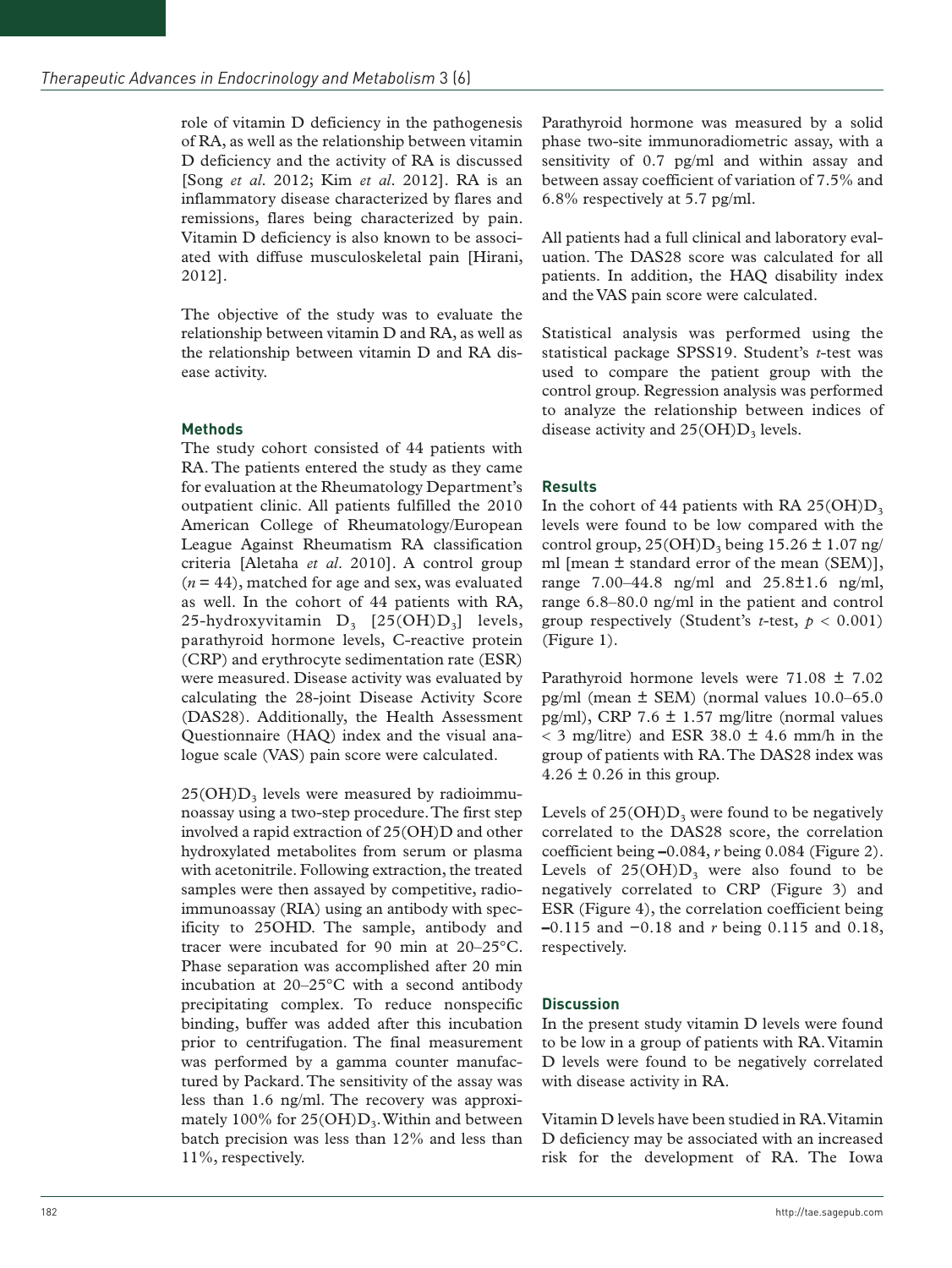

#### 25(OH)D. (ng/ml) in patients with RA and controls





#### 25(OH)D<sub>3</sub> (ng/ml) in relation to DAS28 in patients with RA

Figure 2. Scatterplot of 25-hydroxyvitamin D<sub>3</sub> [25(OH)D<sub>3</sub>] in relation to the 28-joint Disease Activity Score (DAS28) index in the group of patients with rheumatoid arthritis (RA).

Women's Health Study by Merlino and colleagues analyzed data from a prospective cohort study of 29,368 women aged 55–69 years [Merlino *et al*. 2004]. Merlino and colleagues found that greater intake of vitamin D might be associated with a lower risk of RA. Through 11 years of follow up, 152 cases of RA were reported. Greater intake of vitamin D was found to be inversely associated with risk of RA. Inverse associations were apparent for both dietary and supplemental vitamin D. In contrast, in two cohort studies conducted by Costenbader and colleagues vitamin D intake was not found to be associated with the risk of RA [Costenbader *et al*.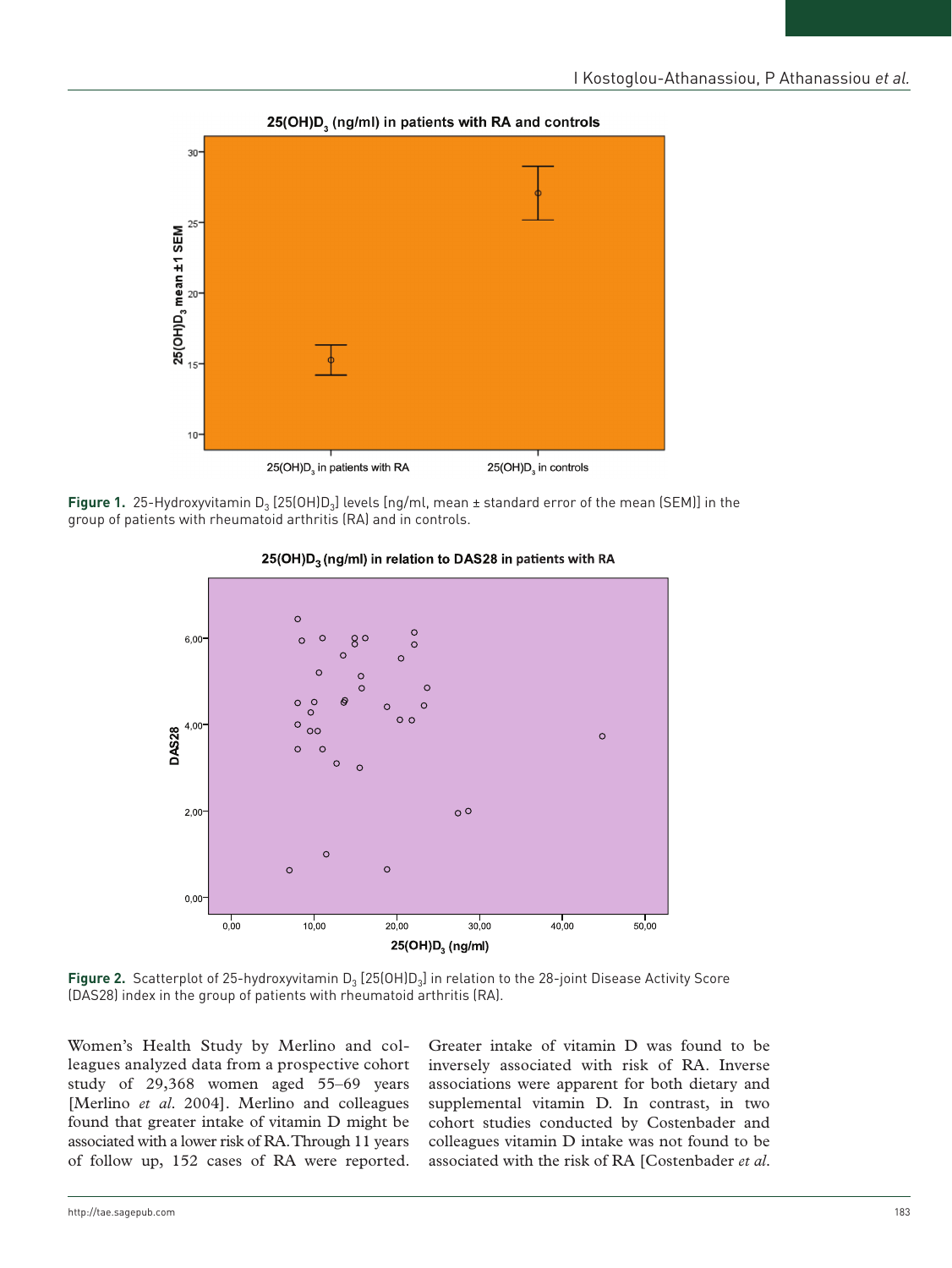

Figure 3. Scatterplot of 25-hydroxyvitamin D<sub>3</sub> [25(OH)D<sub>3</sub>] (ng/ml) in relation to C-reactive protein (CRP) (mg/ litre) in the group of patients with rheumatoid arthritis (RA).





Figure 4. Scatterplot of 25-hydroxyvitamin D<sub>3</sub> [25(OH)D<sub>3</sub>] in relation to erythrocyte sedimentation rate (ESR) (mm/h) in the group of patients with rheumatoid arthritis (RA).

2008]. The first cohort included 91,739 women followed from 1980 to 2002 in the Nurses' Health Study, and the second included 94,650 women followed from 1991 to 2001 in the Nurses' Health Study II. They observed no associations between cumulative average vitamin D intake and the risk of RA. In a meta-analysis of studies assessing the association between vitamin D intake and the risk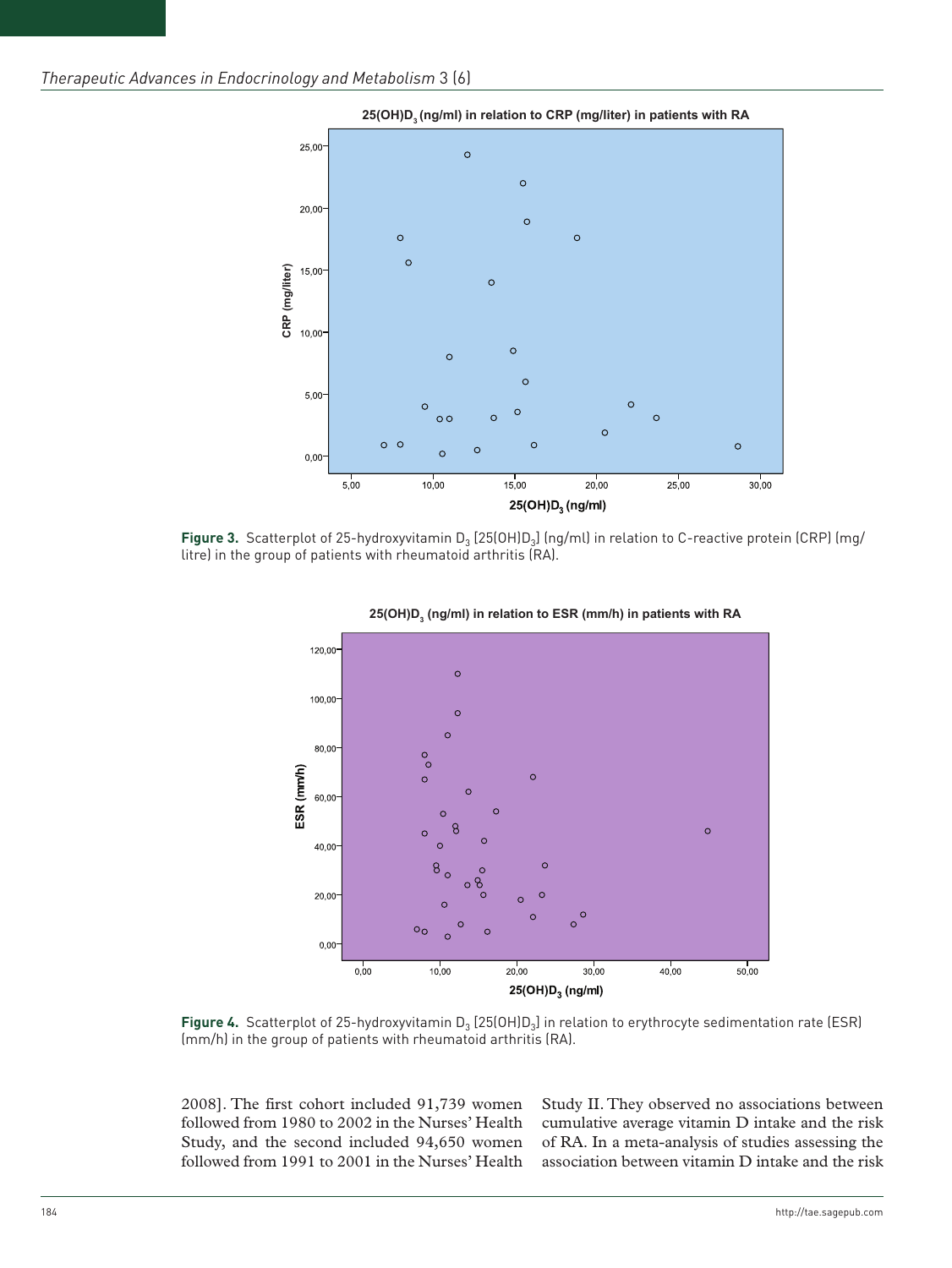of RA Song and colleagues showed an association between vitamin D intake and RA incidence without between study heterogeneity [Song *et al*. 2012]. The cohort studies considered included 215,757 participants and 874 cases of RA. Individuals in the highest group for total vitamin D intake were found to have a 24.2% lower risk of developing RA than those in the lowest group. Subgroup meta-analysis also showed a significant association between vitamin D supplement intake and RA incidence. By contrast, a recent study did not find an association between vitamin D intake and the risk of RA [Baker *et al*. 2012]. In the present study, lower levels of vitamin D compared with a control group were observed in a cohort of patients with RA.

In the present study an inverse association was observed between vitamin D levels and RA disease activity. Several studies have evaluated the association between vitamin D levels and RA activity. In a study involving 1191 patients with RA and 1019 controls, Rossini and colleagues found an inverse association between vitamin D levels and disease activity in RA [Rossini *et al*. 2010]. Welsh and colleagues and Kerr and colleagues found that vitamin D deficiency is linked with disease activity in RA [Welsh *et al*. 2011; Kerr *et al*. 2011]. Also Cutolo and colleagues and Haque and Bartlett found an inverse relationship between vitamin D levels and disease activity in RA [Cutolo *et al*. 2006; Haque and Bartlett, 2010]. By contrast, others did not find a relationship between vitamin D deficiency and disease activity in RA [Craig *et al*. 2010; Braun-Moscovici *et al*. 2011; Baker *et al*. 2012]. In the study by Braun-Moscovici and colleagues they found no correlation between vitamin D levels and disease activity among 85 patients with RA [Braun-Moscovici *et al*. 2011]. However, overall, their subjects had high disease activity and low 25(OH)  $D_3$  levels, accounting for a high vitamin D deficiency rate, which might have influenced the study outcome and the lack of correlation with disease activity. Given the increased risk for the development of cardiovascular disease in RA, Haque and colleagues further investigated the matter and found an association of vitamin D deficiency with cardiometabolic risk factors in RA [Haque *et al*. 2012].

Vitamin D is known to induce immunologic tolerance [Weiss, 2011]. Thus, vitamin D deficiency may perturb immune tolerance and induce the

development of autoimmune diseases, such as RA. Vitamin D has immunomodulatory properties, acting on the immune system both in an endocrine and in a paracrine manner [Hewison, 2012; Mora *et al*. 2008]. It appears to regulate the immune response by a variety of mechanisms, such as decreasing antigen presentation [Bartels *et al*. 2010], inhibiting the proinflammatory T helper type 1 profile [Jirapongsananuruk *et al*. 2000] and inducing regulatory T cells [Correale *et al.* 2009].  $1,25(OH)_{2}D_{3}$  suppresses proliferation and immunoglobulin production and retards differentiation of B-cell precursors into plasma cells [Chen *et al*. 2007]. These data support a role for vitamin D deficiency in the development and progression of autoimmune inflammatory conditions in general, and in particular RA. Earlier data from animal models indicate that the  $1,25(OH)_{2}D_{3}$ metabolite and its analogues may suppress collagen-induced arthritis [Larsson *et al*. 1998]. Other data suggest that vitamin D receptor agonists may also prevent and suppress established collageninduced arthritis [Adorini, 2005]. Having said that, however, there are data showing that vitamin D may be negatively affected in acute response, that is, its levels may decrease in the setting of inflammation, such as in active RA [Galloway *et al*. 2000]. Despite that, treatment with rituximab in RA did not affect vitamin D levels, although it decreased indices of inflammation [Hasan *et al*. 2012].

Supplementation with vitamin D has been proposed as a means to induce immune tolerance and thus prevent the development of autoimmune diseases [Weiss, 2011]. Recently, the combination of antirheumatic drugs with vitamin D has been suggested for RA [Kim *et al*. 2012]. Patients with RA are prone to osteoporosis [Deal, 2012] and suffer from pain when the disease is in flare. Vitamin D supplementation has been proposed for patients with RA for the prevention and treatment of osteoporosis as well as for its possible effects on disease activity [Varenna *et al*. 2012].

In conclusion, it appears that vitamin D deficiency is highly prevalent in patients with RA, and that vitamin D deficiency may be linked to disease severity in RA. As vitamin D deficiency has been linked to diffuse musculoskeletal pain, these results have therapeutic implications. Vitamin D supplementation may be needed for the prevention of osteoporosis and for pain relief in patients with RA.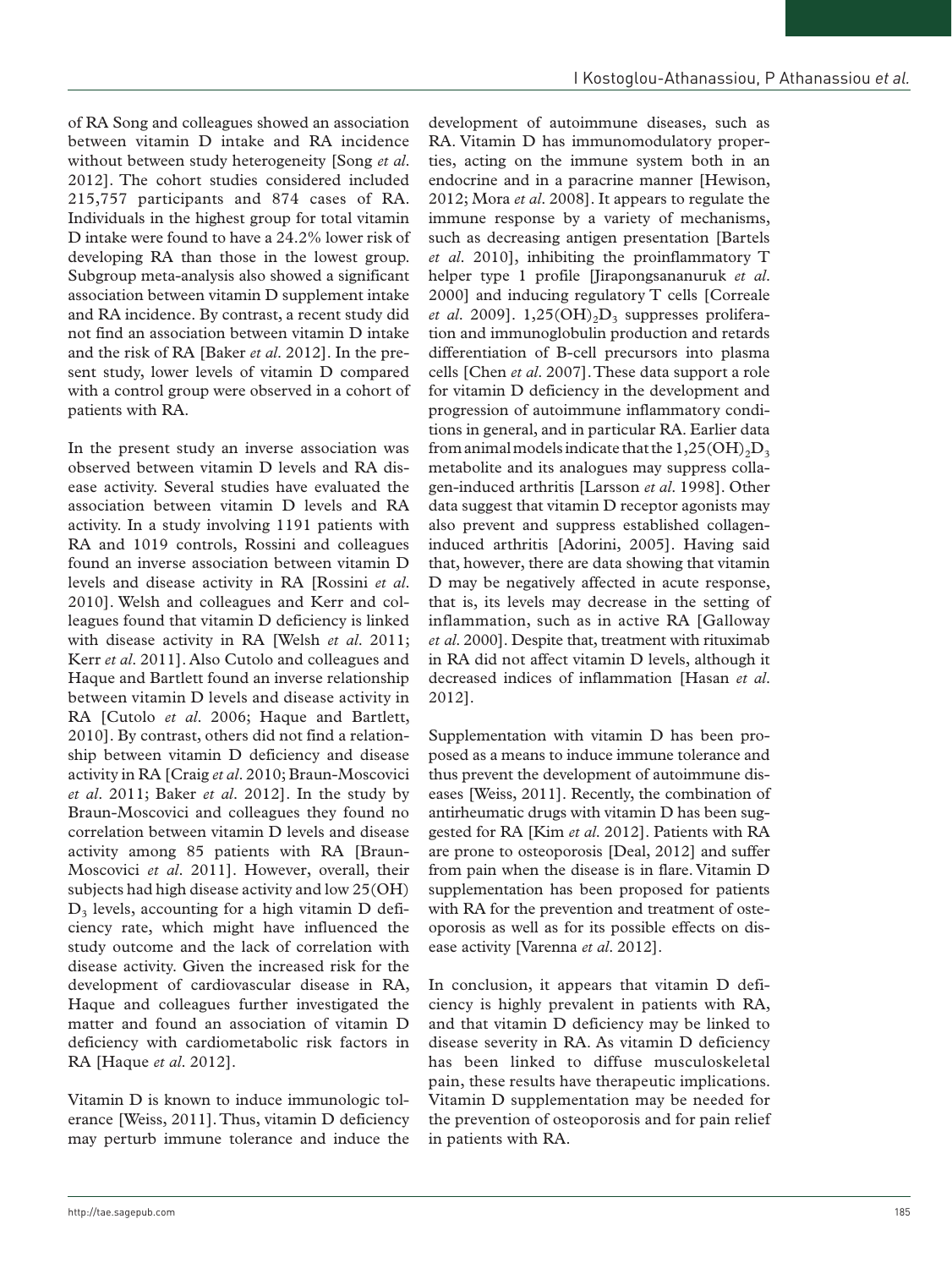#### **Funding**

This research received no specific grant from any funding agency in the public, commercial or not-for-profit sectors.

#### **Conflict of interest statement**

The authors declare no conflicts of interest in preparing this article.

#### **References**

Adorini, L. (2005) Intervention in autoimmunity: the potential of vitamin D receptor agonists. *Cell Immunol* 233: 115–124.

Aletaha, D., Neogi, T., Silman, A., Funovits, J., Felson, D., Bingham, C., III, *et al*. (2010) 2010 Rheumatoid arthritis classification criteria: an American College of Rheumatology/European League Against Rheumatism collaborative initiative. *Arthritis Rheum* 62: 2569–2581.

Baker, J., Baker, D., Toedter, G., Shults, J., Von Feldt, J. and Leonard, M. (2012) Associations between vitamin D, disease activity, and clinical response to therapy in rheumatoid arthritis. *Clin Exp Rheumatol* 30: 658–664.

Bartels, L., Hvas, C., Agnholt, J., Dahlerup, J. and Agger, R. (2010) Human dendritic cell antigen presentation and chemotaxis are inhibited by intrinsic 25-hydroxy vitamin D activation. *Int Immunopharmacol* 10: 922–928.

Bartley, J. (2010) Vitamin D: emerging roles in infection and immunity. *Expert Rev Anti Infect Ther* 8: 1359–1369.

Bikle, D. (2011) Vitamin D regulation of immune function. *Vitam Horm* 86: 1–21.

Braun-Moscovici, Y., Toledano, K., Markovits, D., Rozin, A., Nahir, A. and Balbir-Gurman, A. (2011) Vitamin D level: is it related to disease activity in inflammatory joint disease? *Rheumatol Int* 31: 493–499.

Chen, S., Sims, G., Chen, X., Gu, Y., Chen, S. and Lipsky, P. (2007) Modulatory effects of 1,25-dihydroxyvitamin D3 on human B cell differentiation. *J Immunol* 179: 1634–1647.

Choy, E. (2012) Understanding the dynamics: pathways involved in the pathogenesis of rheumatoid arthritis. *Rheumatology (Oxford)* 51(Suppl. 5): v3–v11.

Correale, J., Ysrraelit, M. and Gaitán, M. (2009) Immunomodulatory effects of vitamin D in multiple sclerosis. *Brain* 132: 1146–1160.

Costenbader, K., Feskanich, D., Holmes, M., Karlson, E. and Benito-Garcia, E. (2008) Vitamin D intake and risks of systemic lupus erythematosus and rheumatoid arthritis in women. *Ann Rheum Dis* 67: 530–535.

Craig, S., Yu, F., Curtis, J., Alarcón, G., Conn, D., Jonas, B. *et al*. (2010) Vitamin D status and its associations with disease activity and severity in African Americans with recent-onset rheumatoid arthritis. *J Rheumatol* 37: 275–281.

Cutolo, M., Otsa, K., Laas, K., Yprus, M., Lehtme, R., Secchi, M. *et al*. (2006) Circannual vitamin d serum levels and disease activity in rheumatoid arthritis: Northern versus Southern Europe. *Clin Exp Rheumatol* 24: 702–704.

Deal, C. (2012) Bone loss in rheumatoid arthritis: systemic, periarticular, and focal. *Curr Rheumatol Rep* 14: 231–237.

Fernandes de Abreu, D., Eyles, D. and Féron, F. (2009) Vitamin D, a neuro-immunomodulator: implications for neurodegenerative and autoimmune diseases. *Psychoneuroendocrinology* 34(Suppl. 1): S265–S277.

Galloway, P., McMillan, D. and Sattar, N. (2000) Effect of the inflammatory response on trace element and vitamin status. *Ann Clin Biochem* 37: 289–297.

Haque, U. and Bartlett, S. (2010) Relationships among vitamin D, disease activity, pain and disability in rheumatoid arthritis. *Clin Exp Rheumatol* 28: 745–747.

Haque, U., Bathon, J. and Giles, J. (2012) Association of vitamin D with cardiometabolic risk factors in rheumatoid arthritis. *Arthritis Care Res (Hoboken)* 64: 1497–1504.

Hasan, E., Olusi, S., Al-Awadhi, A., Mokaddem, K., Sharma, P. and George, S. (2012) Effects of rituximab treatment on the serum concentrations of vitamin D and interleukins 2, 6, 7, and 10 in patients with rheumatoid arthritis. *Biologics* 6:31–35.

Hewison, M. (2012) Vitamin D and immune function: autocrine, paracrine or endocrine? *Scand J Clin Lab Invest Suppl* 243: 92–102.

Hirani, V. (2012) Vitamin D status and pain: analysis from the Health Survey for England among English adults aged 65 years and over. *Br J Nutr* 107: 1080–1084.

Holick, M. (2011) Vitamin D: evolutionary, physiological and health perspectives. *Curr Drug Targets* 12: 4–18.

Jankosky, C., Deussing, E., Gibson, R. and Haverkos, H. (2012) Viruses and vitamin D in the etiology of type 1 diabetes mellitus and multiple sclerosis. *Virus Res* 163: 424–430.

Jirapongsananuruk, O., Melamed, I. and Leung, D. (2000) Additive immunosuppressive effects of 1,25-dihydroxyvitamin D3 and corticosteroids on